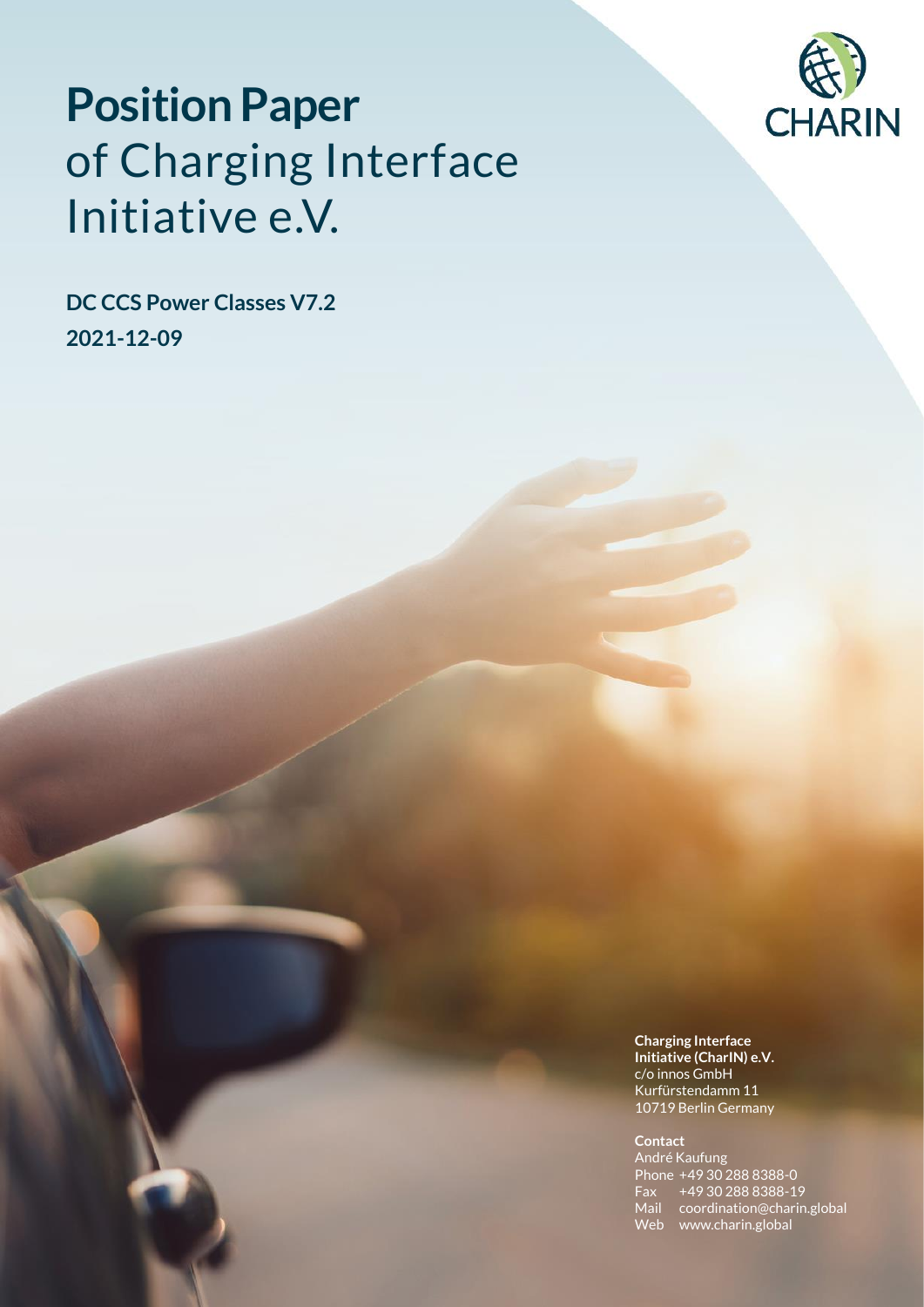

## Contents

| $Introduction 3$ |  |
|------------------|--|
|                  |  |
|                  |  |
|                  |  |
|                  |  |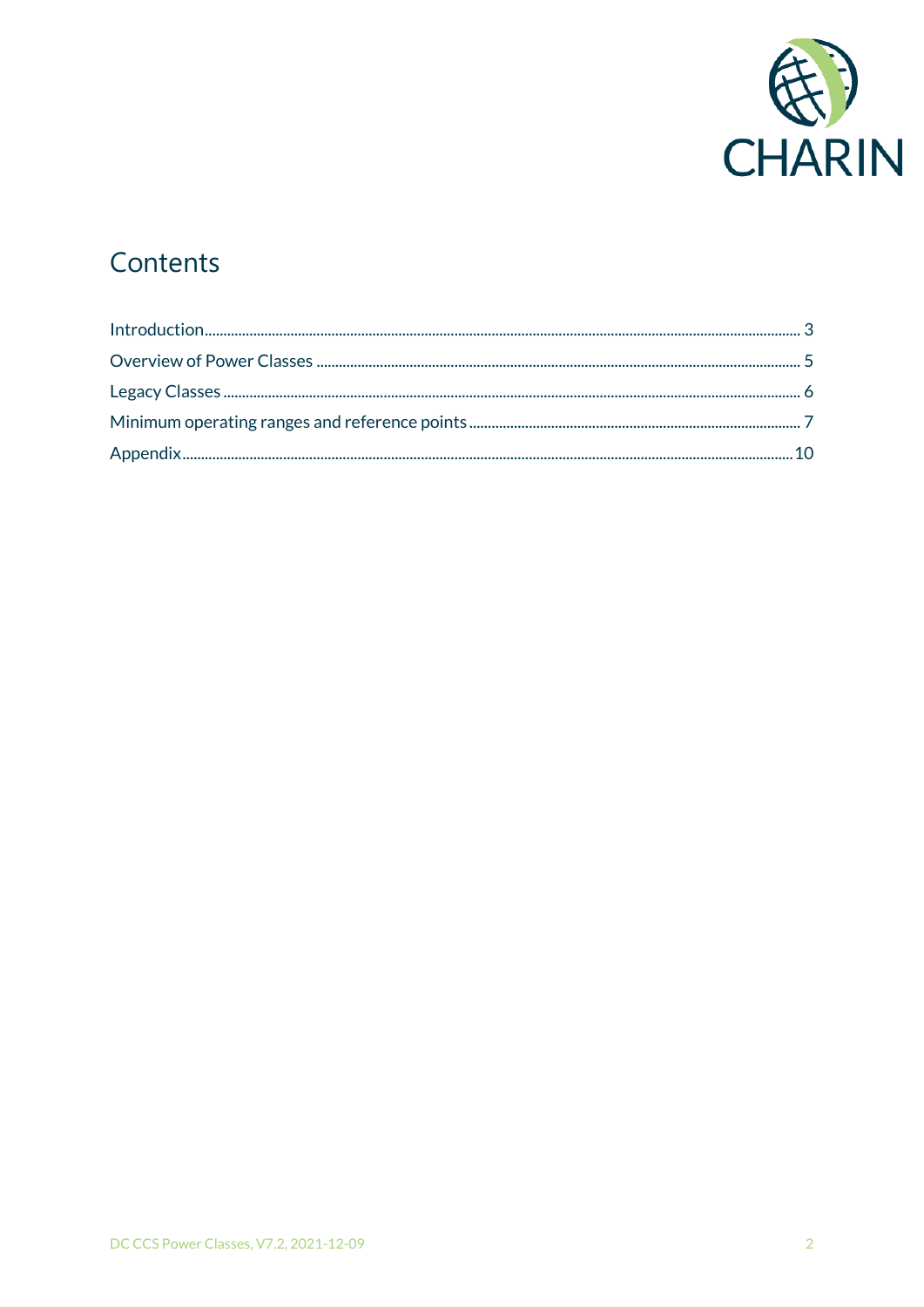

### **Introduction**

CharIN is dedicated to support and establish the Combined Charging System (CCS) as the standard for charging Battery Electric Vehicles (BEVs) of all kinds.

Charging infrastructure plays a pivotal role for the market uptake of Electric Vehicles (EVs), and new technological developments need to be integrated quickly in order to shorten charging times. For that reason, CharIN envisions the following:

- **•** The Combined Charging System is the worldwide standard<sup>1</sup> with extended power and voltage range and functionality.
- In the coming years, multiple car makers will launch EVs of every segment, supporting higher battery capacities and faster charging, introducing an increased voltage level beyond 800V, (commercial vehicles up to 1500 V).
- The wide range of output voltage in the CCS charging infrastructure ensures forward and backward compatibility with new and existing EVs.
- A uniform charging infrastructure technology for all vehicles offers the operators an improved utilization of the locations.
- Charging Infrastructure and EVs shallbe backward compatible supporting at least DIN SPEC 70121:2014 and should forward compatible supporting current and future versions of ISO 15118.
- CharIN is working continuously on harmonized certification devices and processes (e.g. organizing CharIN CCS Test Systems (CCTS) validation events), and actively supports the update of standards to reflect the newest technologies, and to assure safe and interoperable EVs and charging infrastructure, also at higher power levels and/or higher voltage levels.
- CharIN recommends a detailed project evaluation before installing charging infrastructure according to local and international standards applicable for the location and the use case in which a station is set up. This evaluation shall consider:
	- Business model of the charge point operator (CPO)
	- Electrical installation and emissions
	- Max. available (grid) power on site
	- Usage of load management (e.g. to avoid unsymmetrical and/or peak load)

Note: This document is focusing on passenger cars with DC unidirectional power flow in a voltage range of 200-920 V. Additional requirements for commercial vehicles as well as bidirectional power flow may be introduced in a future document.

<sup>1</sup>[https://www.charin.global/media/pages/technology/knowledge-base/4f8ce6f5d9-](https://www.charin.global/media/pages/technology/knowledge-base/4f8ce6f5d9-1615552574/017charin_one_pager_connectors_used_worldwide.pdf) [1615552574/017charin\\_one\\_pager\\_connectors\\_used\\_worldwide.pdf](https://www.charin.global/media/pages/technology/knowledge-base/4f8ce6f5d9-1615552574/017charin_one_pager_connectors_used_worldwide.pdf)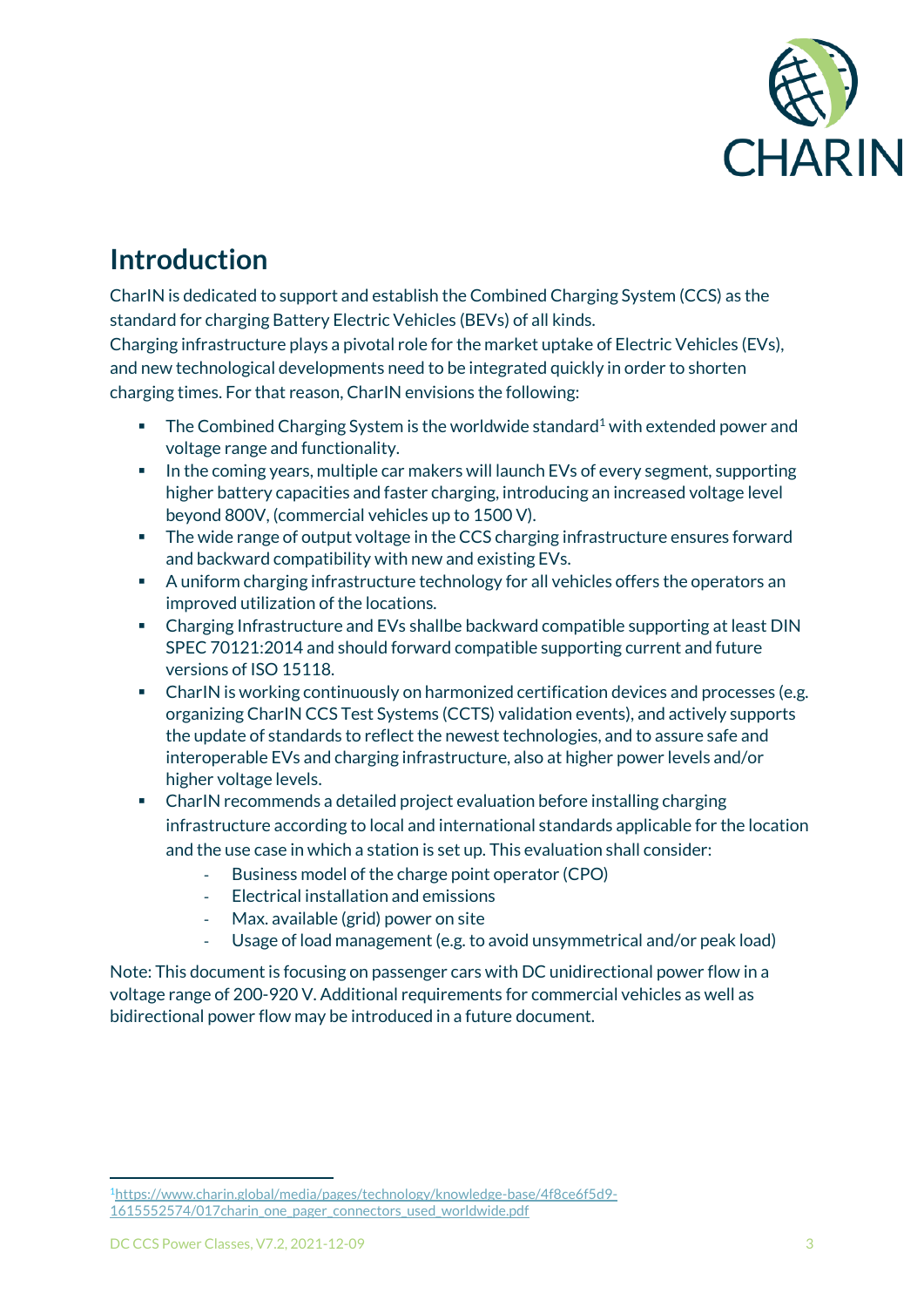

A complete description of the Combined Charging System can be found in the "CharIN\_Implementation\_Guide\_CCS\_Basic"<sup>2</sup> , which is available on request.

Specified Power Classes can be applied to all steps of CCS Step model. To ensure the interoperability between legacy and future DC CCS EVs and charging stations, particularly the compatibility of the respective operating ranges, power classes for charging stations shall be considered. They need a clear definition for supported voltage, current and guaranteed power for the costumer. Additionally, charging station manufacturers as well as EV-OEMs need to ensure that their products are compatible at least with all current and former communication protocol versions and implementations.

<sup>2</sup> <https://www.charin.global/technology/ccs-specification/>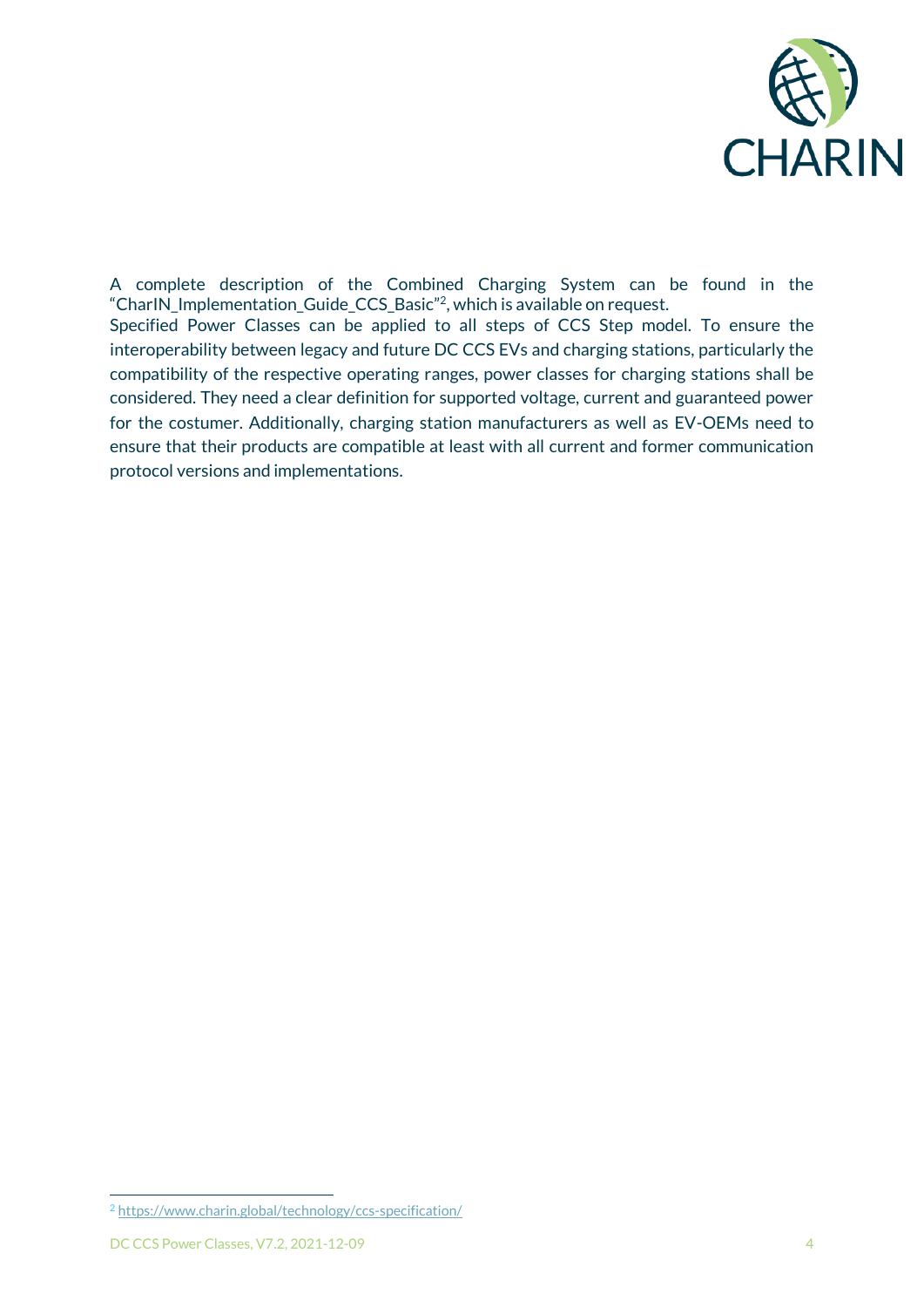

### **Overview of Power Classes**

*Table 1 Minimum requirements for Power Classes.*

| Power<br><b>Class</b> | Power*    | U<br>min<br>in $[V]$ | U<br>max<br>in $[V]$ | min<br>in $[A]$ | peak<br>in $[A]$ | derated<br>in $[A]$ | P<br>ref<br>in $[kW]$ | <b>Duration</b><br>I <sub>peak</sub> | Name (EN)              |
|-----------------------|-----------|----------------------|----------------------|-----------------|------------------|---------------------|-----------------------|--------------------------------------|------------------------|
| <b>LPC</b>            | $xx$ (kW) | ≤200                 | $\geq$ 920           |                 | ~120             | ~520                | <8                    | inf                                  | Low-Power<br>Charging  |
| <b>DC</b>             | $xx$ (kW) | ≤200                 | $\geq$ 920           | $\leq 1$        | $\geq$ 20        | $\geq$ 20           | $\geq 8$              | inf                                  | DC Charging            |
| <b>FC</b>             | xxx (kW)  | ≤200                 | $\geq$ 920           | ≤1              | $\geq 125$       | $\geq 94$           | $\geq 50$             | $\geq 30$ min                        | Fast<br>Charging       |
| <b>UFC</b>            | xxx (kW)  | ≤200                 | $\geq$ 920           | $\leq 5$        | $\geq$ 250       | $\geq$ 188          | $\geq 100$            | $\geq 20$ min                        | Ultra-Fast<br>Charging |
| <b>HPC</b>            | xxx (kW)  | ≤200                 | $\geq$ 920           | $\leq 5$        | ≥500             | >375                | $\geq$ 150            | $\geq 10$ min                        | High-Power<br>Charging |
| <b>MCS</b>            |           |                      |                      |                 |                  | <b>TBD</b>          |                       |                                      |                        |

 $*P_{ref}$  values (provided by the manufacturer) shall be used (e.g.: HPC 300, FC 50). Validation will be done within CCS quality assurance program.

Class definition per connector: In case of multi-outlet DC charging stations the specified value of a DC Charging Power Class applies to a single charging point/coupler. Simultaneous use of multiple charging points/couplers is out of scope.

I<sub>peak</sub> shall be provided @25°C and in the voltage range U<sub>min</sub> to U<sub>ref</sub> (see Table 3) for at least 10 minutes for HPC, 20 minutes for UFC and 30 minutes for FC. After this time, current derating may be used to cool down the system.

 $P_{ref}$  shall be provided @25°C, in the voltage range  $U_{ref}$  to  $U_{max}$  and in the current range above Iderated and below Ipeak for at least 10 minutes for HPC, 20 minutes for UFC and 30 minutes for FC. For LPC & DC the current shall not be derated.

During derating, the output current shall not drop below the derated current  $I_{\text{derated}} = 75\%$  of I<sub>peak</sub>. I<sub>derated</sub> shall be always available for continuous charging in the temperature range of -5 to 40°C. 3

After stopping the energy flow of a charging session, the charger shall ensure that it is able to reach Ipeak again during the next charging session (beginning of energy flow to the vehicle), after

<sup>3</sup> Reference Documents:

IEC 61851-23 "latest edition"

IEC 62196-3-1 "latest edition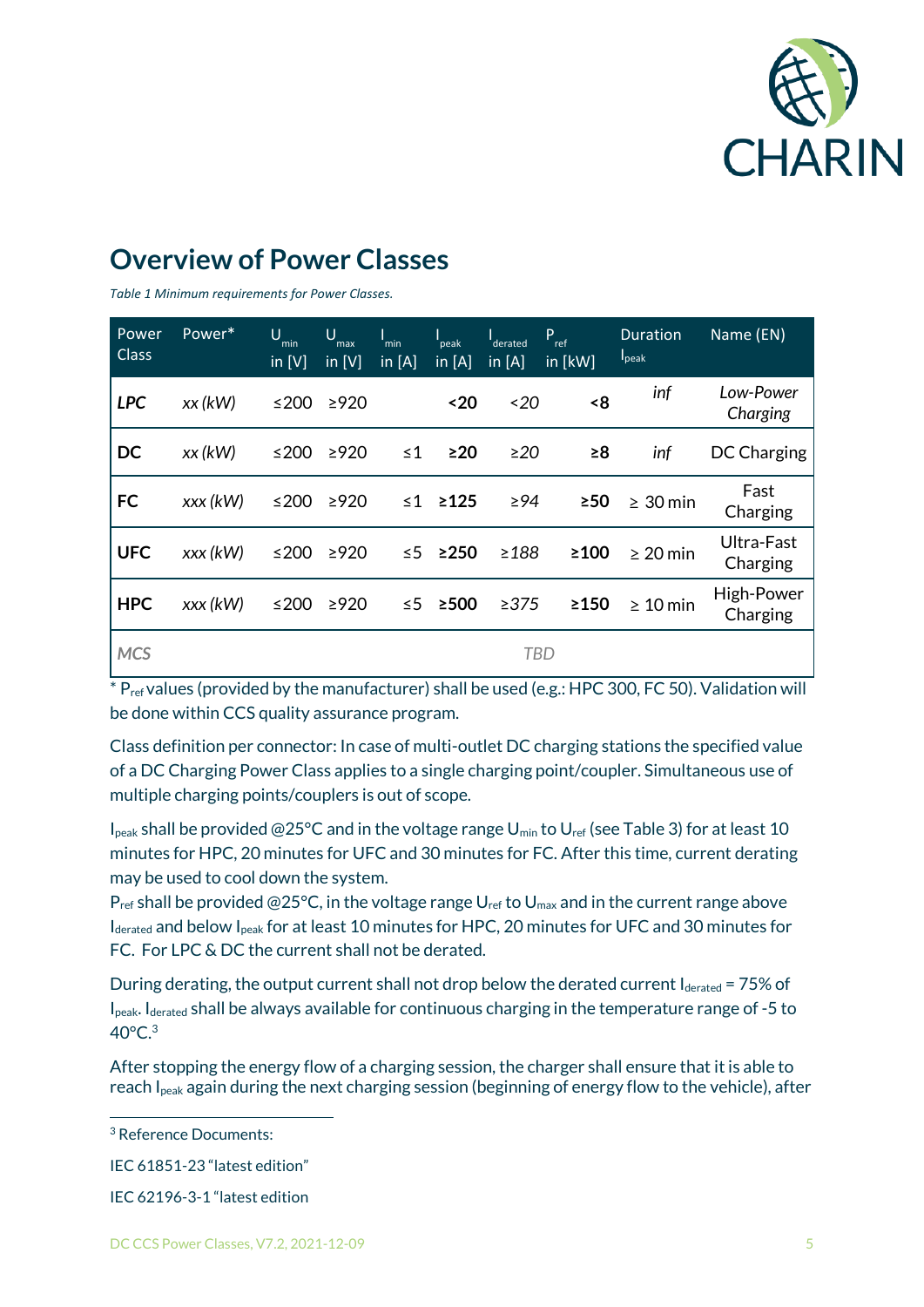

being idle for not more than 3 minutes, e.g. by continuing to actively cool the cable and connector.

Notes:

- a) Derating due to noise regulations in specific applications is acceptable and will not affect the power classification.
- b) Commercial vehicles may need longer charging operation at Ipeak.

#### **Legacy Classes**

CharIN works currently on a validation and certification process for DC chargers to validate conformance and interoperability with electric vehicles.

**CharIN recommends installing charging stations with legacy classes not beyond 01/2023** (refer to Table 4).

*Table 2 Legacy Power Classes in the range of 200-500 V*

| Power<br><b>Class</b> | Power*    | U<br>min<br>in $[V]$ | U<br>max<br>in $[V]$ | min<br>in $[A]$ | peak<br>in $[A]$ | derated<br>in $[A]$ | $P_{ref}$<br>in [kW] | Duration<br>$I_{\text{peak}}$ | Name (EN)                    |
|-----------------------|-----------|----------------------|----------------------|-----------------|------------------|---------------------|----------------------|-------------------------------|------------------------------|
| $DC_L$                | $xx$ (kW) | ≤200                 | ≥500                 | $\leq 1$        | ≥16              | $\geq 16$           | $\geq$ 5 kW          | n.a.                          | DC Charging<br>(legacy)      |
| FC <sub>L</sub>       | xxx (kW)  | ≤200                 | $\geq$ 500           |                 | $≤1$ ≥125        |                     | ≥93 ≥50 kW           | n.a.                          | Fast<br>Charging<br>(legacy) |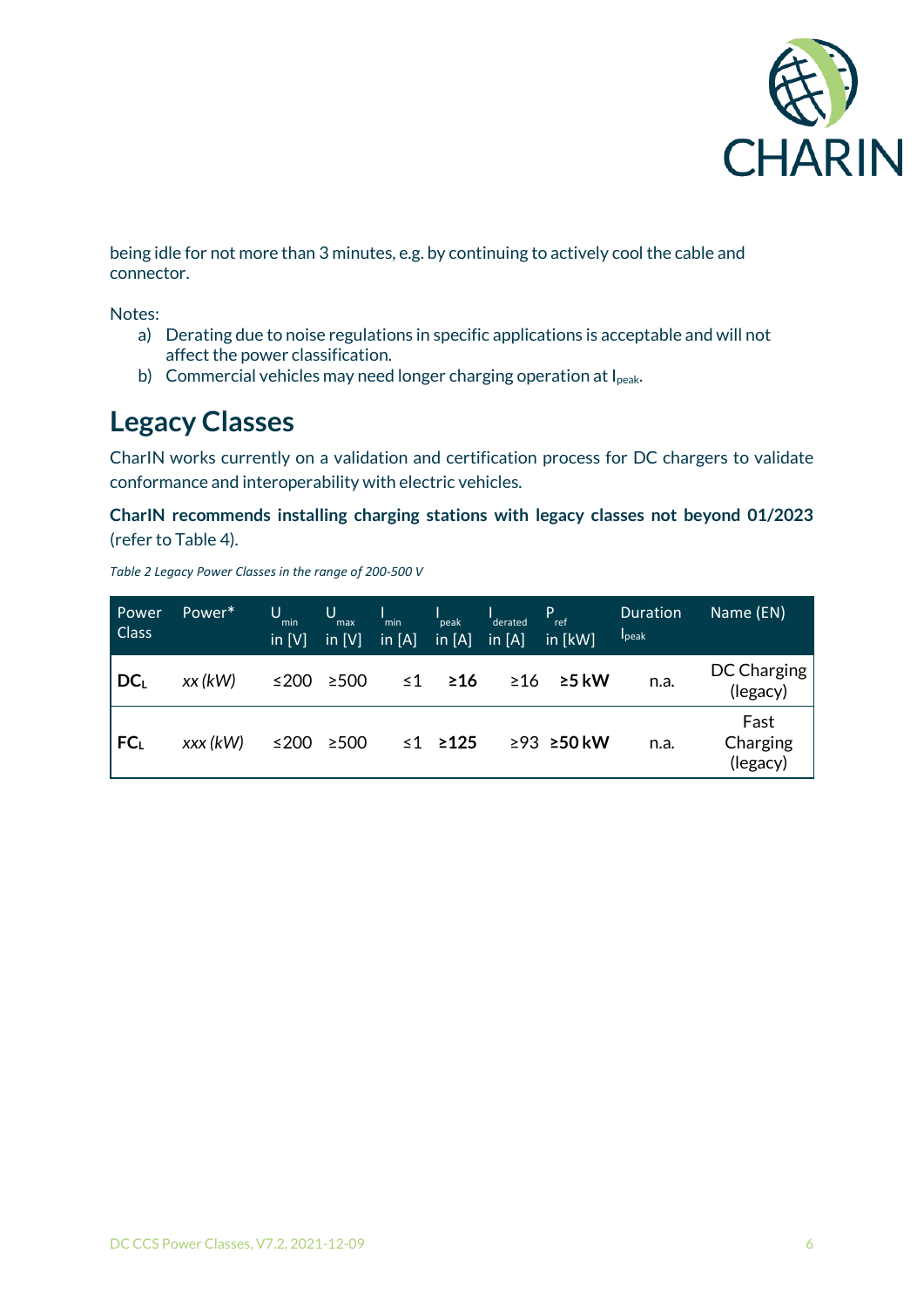

#### **Minimum operating ranges and reference points**

Figure 1 depicts the minimum operating ranges of the different Power Classes prior to derating (if derating applicable). The area within the respective colored operating ranges shall be supported by the EVSE to achieve the dedicated Power Class. A DC charging station can provide a wider range of values for voltage, current and power but it shall provide at least the values given in Table 1 to achieve a certain power class rating.

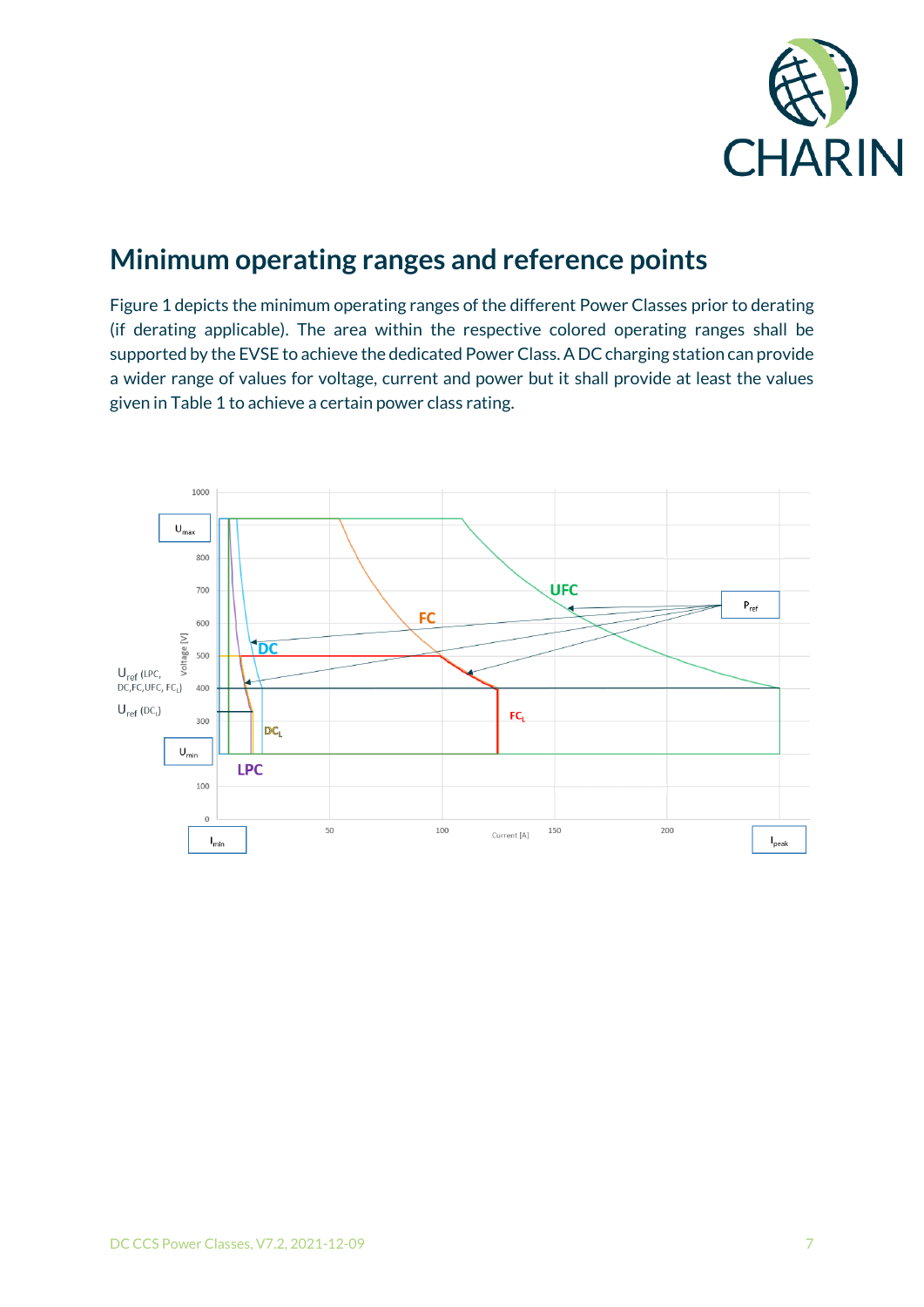



*Figure 1. Power Class minimum operating ranges with indicated reference points. Top: Power Classes LPC, DC, FC, UFC as well as the legacy classes DC<sup>L</sup> and FCL. Bottom: Two examples of HPC Power Classes.*

0 A min. current is a special case and should always be possible (e.g. charging pauses).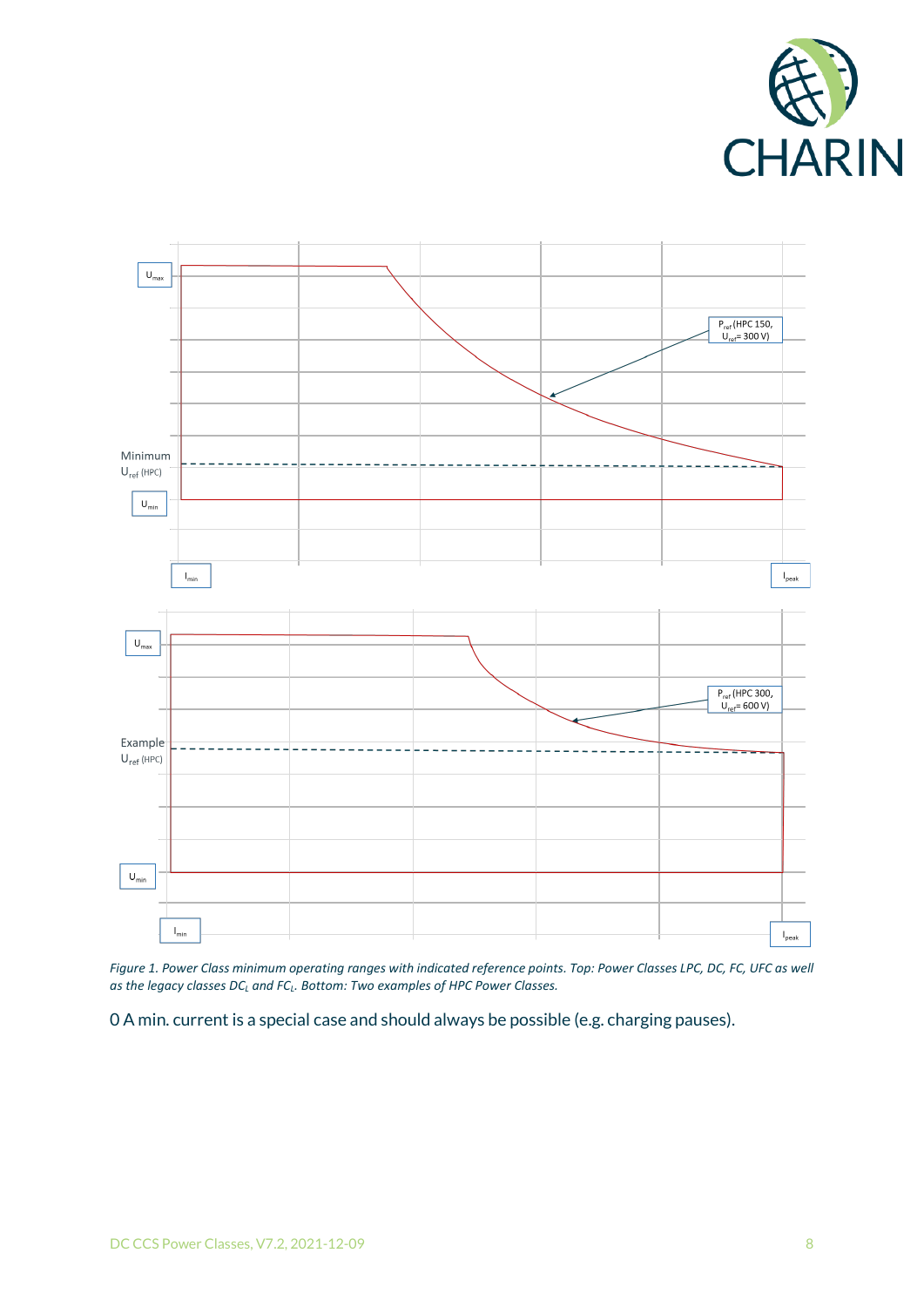

#### **Determination of reference points for the assignment of a Power Class rating:**

*Table 3 Determination of reference points for the assignment of Power Classes*

| <b>Equations</b>                                                                                                                                                                                                                                                            | <b>Explanations</b>                                                                                                                                                                                                                                                                                                                                                                                                      |
|-----------------------------------------------------------------------------------------------------------------------------------------------------------------------------------------------------------------------------------------------------------------------------|--------------------------------------------------------------------------------------------------------------------------------------------------------------------------------------------------------------------------------------------------------------------------------------------------------------------------------------------------------------------------------------------------------------------------|
| (1) LPC/DC/FC/FC <sub>L</sub> /UFC:<br>$U_{ref} = 400 V$<br>(2) $DC_L$ : $U_{ref} = P_{ref} / I_{peak}$<br>(value range: $313 \text{ V} \leq \text{U}_{\text{ref}} \leq 400 \text{ V}$ )<br>(3) HPC: $U_{ref} = P_{ref} / I_{peak}$<br>(value range: $U_{ref} \geq 300 V$ ) | For LPC/DC/FC/FCL/UFC U <sub>ref</sub> has been<br>chosen to represent a typical battery<br>architecture. For $DCL$ and HPC, $Uref$ needs<br>to be calculated using $P_{ref}$ and $I_{peak}$ . The<br>values of $P_{ref}$ and $I_{peak}$ shall be provided by<br>the manufacturer (e.g. in the product data<br>sheet).                                                                                                   |
| (4) $P_{ref} = U_{ref} \times I_{peak}$                                                                                                                                                                                                                                     | Charging power of a charging point/coupler<br>as indicated by the manufacturer.<br>The value of P <sub>ref</sub> shall be provided by the<br>manufacturer (e.g. in the product data<br>sheet) in order to assign a Power Class<br>according to Table 1.<br>For $P_{ref}$ < 10 kW, the value shall be given<br>with a resolution of 1 decimal point.<br>For $P_{ref} \geq 10$ kW, the value shall be given as<br>integer. |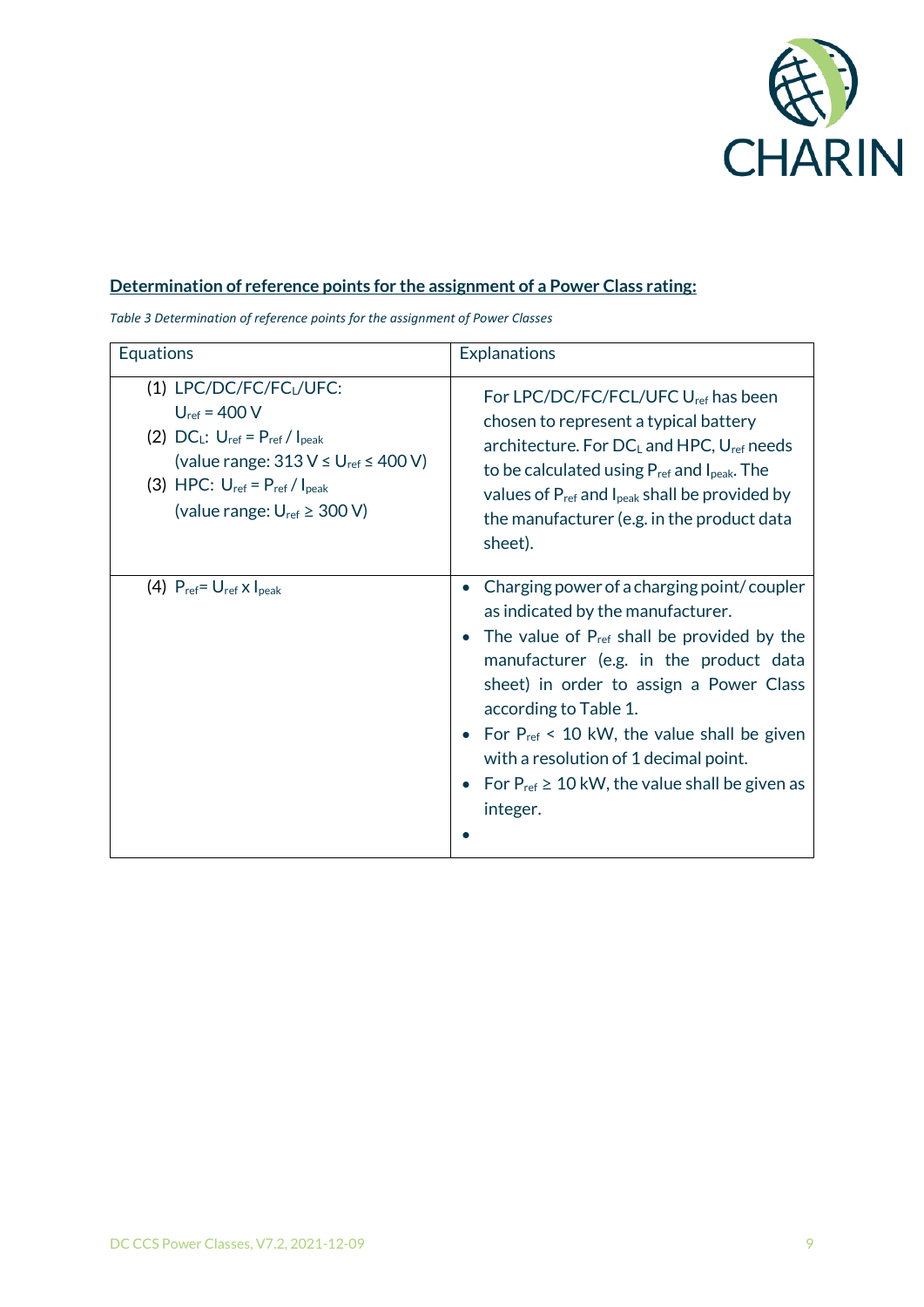

### **Appendix**

*Table 4 Transition Roadmap: Legacy to Advanced Power Classes*



<sup>1</sup>The directive 2014/94/EU (Deployment of alternative fuels Infrastructure, Article 7) became law on December 13<sup>th</sup> 2019. Transitional period ends on March 19<sup>th</sup> 2021.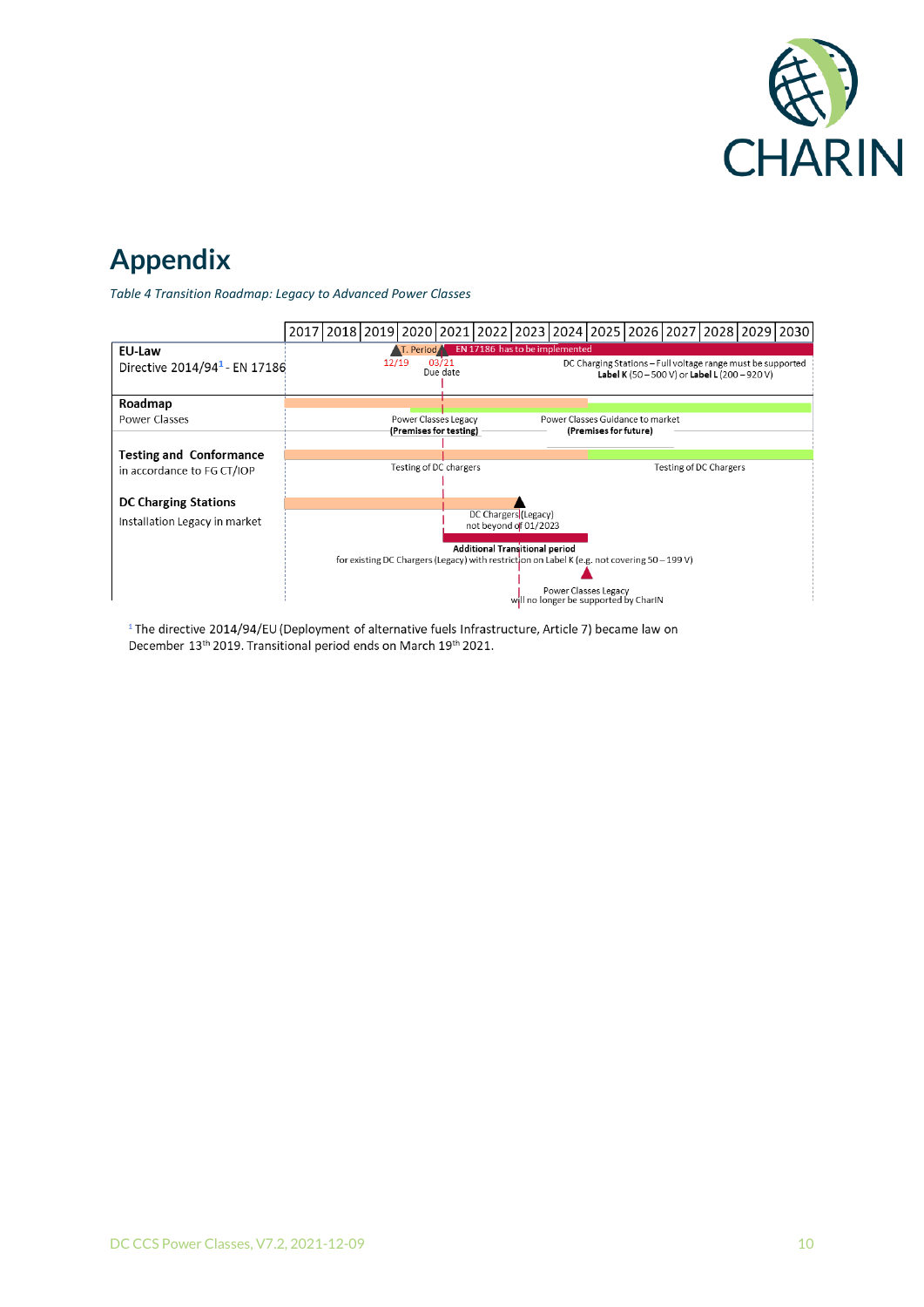

#### **Additional definitions:**

- DC = Direct Current
- AC = Alternating Current
- $\bullet$   $\mathsf{P}_{\text{ref}}$  is a calculated fixed value of a power class provided by the manufacturer to represent the capability of a charging station.
- $\bullet$  I<sub>peak</sub> of a charging station is the maximum output current that the charging station is able to deliver for a specific time (refer to Table 1, "Duration  $I_{peak}$ ") at specific environmental conditions. Value shall be provided by the manufacturer.
- $\bullet$  I derated of a charging station is the output current that the charging station is able to deliver continuously at specific environmental conditions.  $I_{\text{derated}}$  of a charging station shall be at least 75% of  $I_{\text{peak}}$  of the charging station.
- $\bullet$  I<sub>min</sub> of a charging station is the minimum output current that the charging station is able to deliver continuously at specific environmental conditions.
- $\bullet$  U<sub>max</sub> of a charging station is the maximum output voltage that the charging station is able to deliver continuously at specific environmental conditions.
- $\bullet$  U<sub>min</sub> of a charging station is the minimum output voltage that the charging station is able to deliver continuously at specific environmental conditions.
- $U_{ref}$  is the reference voltage at which  $P_{ref}$  of the power class is provided prior to derating.